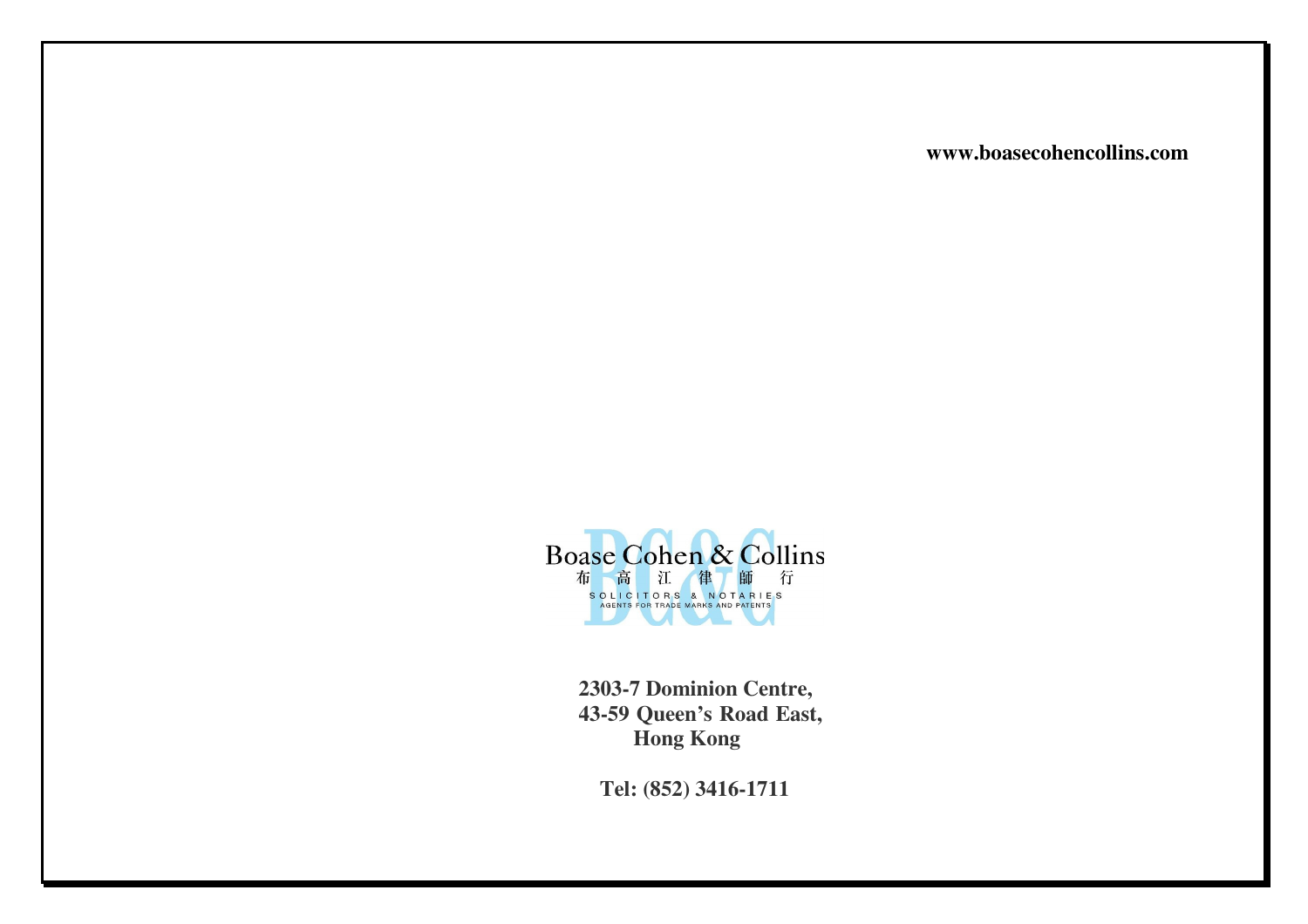# 1. Why Hong Kong?

Hong Kong is one of Asia's most popular cities for doing business because of its free and open economy— there are no barriers to trade; no restrictions on investments inward or outward; no foreign exchange controls, and no nationality restrictions on corporate or sectorial ownership, etc. In addition, Hong Kong is equipped with excellent banking facilities and a great legal system, as well as easy access to the Mainland market.

According to "World Business Rankings" available on the InvestHK website, in 2009 Hong Kong is ranked the second in the lowest costs of business and business risk, and the third in the lowest tax system.

## 2. Forms of Business Vehicles:

The following forms of business vehicles are available in Hong Kong:

- •Limited company
- •Partnership
- •Sole proprietorship
- •Representative Office
- •Branch Office

# 2.1 Limited Company

The most common company structure is a limited company. Advantages of this structure include: limited liability; greater continuity; separate legal entity; easy to transfer shares, and separate ownership and management.

Disadvantages include: disclosure of information tothe public; compliance with the Companies Ordinance (Cap. 32), and close of business by liquidation.

#### *Setting-up*

The setting up of a limited company requires at least one director and a company secretary. The processing time for setting up takes approximately 4 days. The minimum capital is HK\$1.

A limited company must be incorporated at the Companies Registry and registered with the



# Doing Business in Hong Kong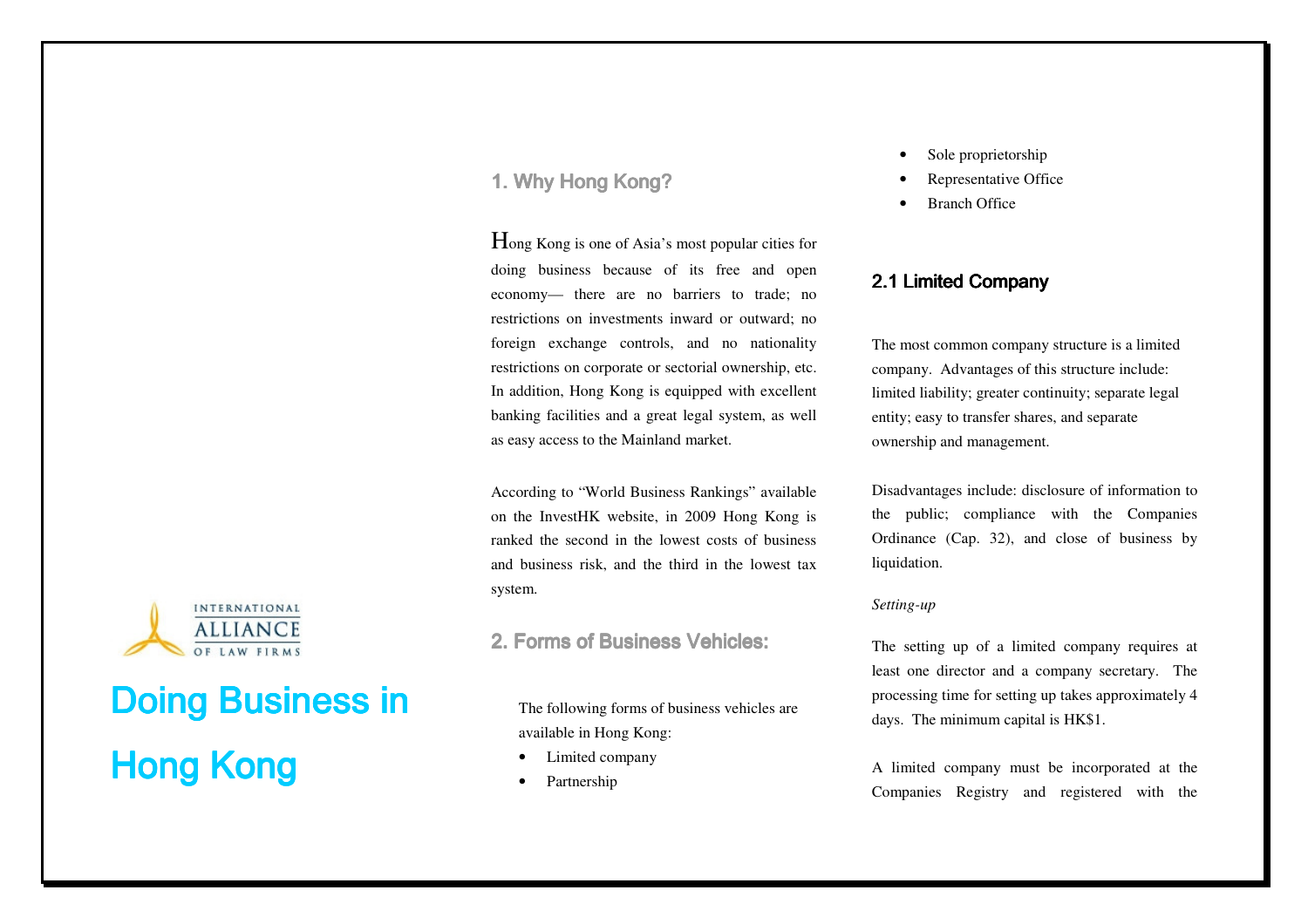Business Registration Office of the Inland Revenue Department.

After choosing a suitable company name, an application fee is payable and the following documents must be submitted to the Companies Registry: incorporation form and certified copy of the company's Memorandum of Association and Articles of Association (if any).

A limited company is incorporated under the Companies Ordinance, and thus, must comply with all statutory requirements such as filing of AnnualReturn, changes in directorship and Company Secretary, and performance of annual audit by recognized certified public accountants.

# 2.2 Partnership

This structure is appropriate where a person wishesto join with others to conduct business with a view for profits. The rights and obligations of partners are governed by a partnership agreement and the Partnership Ordinance (Cap.3).

Advantages of this structure include: it is easy to set up, and it enables better business decisions through the collective efforts, skills and knowledge of partners.

Disadvantages include: unlimited personal liability; less autonomy; limited sources of finance; every partner is responsible for the acts of other partners, and the entity has no separate legal entity.

#### *Setting-up*

To set up a partnership, one needs to apply for a Business Registration Certificate at the Business Registration Office of the Inland Revenue Department within one month of the commencement of business. Form 1(c) needs to be completed and submitted together with photocopies of the HKID cards or passports of all partners.

# 2.3 Sole Proprietorship 2.3

This form of business vehicle is appropriate where an individual wishes to carry on a business on his/her own behalf.

Advantages: simple to set up; easy to make decisions; close relationship with customers; all profits generated belong to the sole trader, and the sole trader may sell or transfer his/her business as s/he wishes.

Disadvantages: unlimited personal liability; limited sources of finance; sole contribution to capital, and the sole proprietor has to bear all losses.

#### *Setting-up*

All a sole trader needs to do is to apply for a Business License at the Business Registration Office within 1 month of commencement of business. Form 1(a) needs to be completed and submitted together with a photocopy of the HKID card or passport of the sole proprietor.

# 2.4 Representative office (RO)

This structure is appropriate where an overseas company establishes a place of business in Hong Kong but wishes to explore the market before making a bigger investment.

A RO must not be engaged in profit-making activities. Its activities are limited to promotion and liaison; collecting info or maintaining contacts with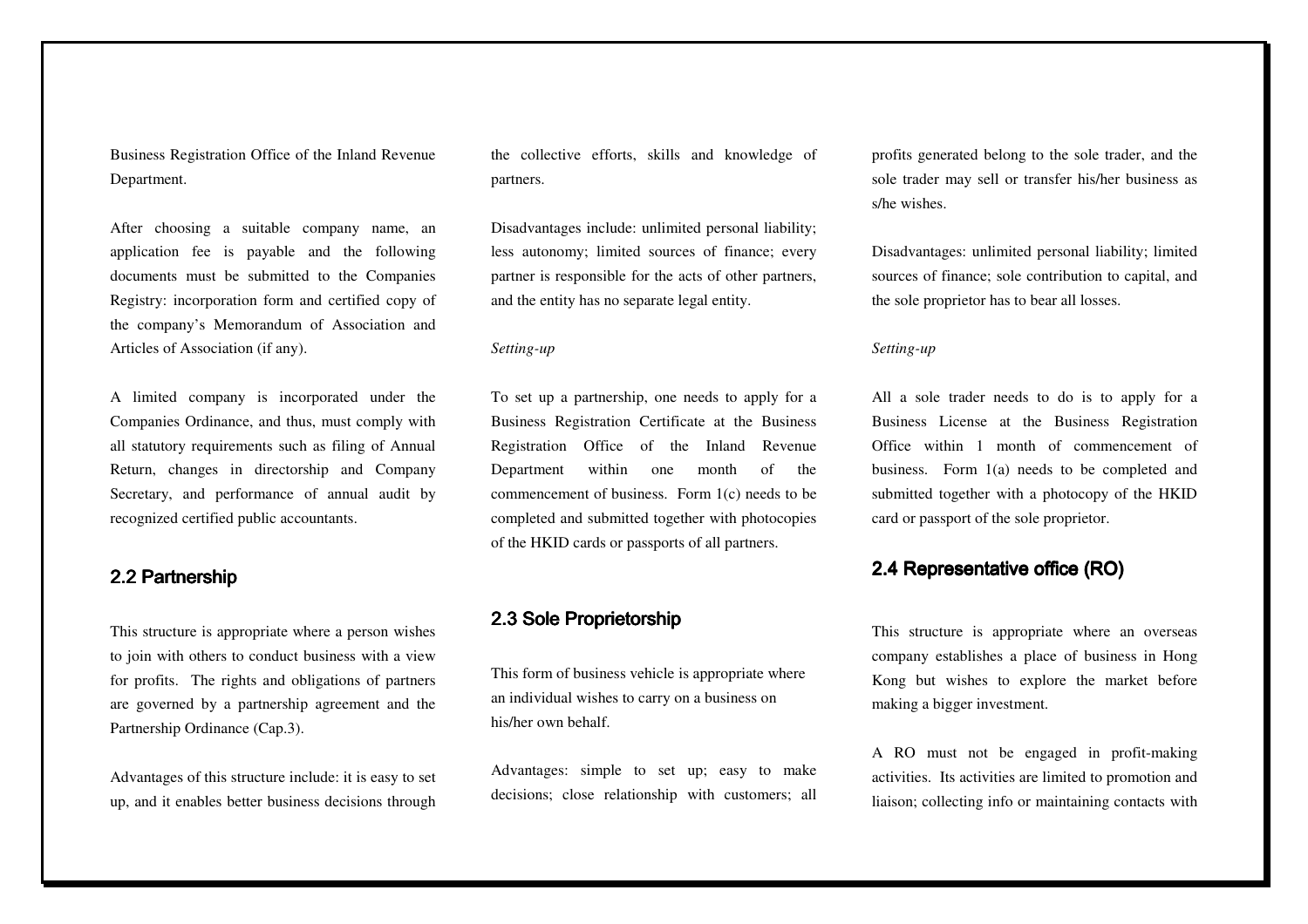customers; undertaking market research, and coordinating activities on behalf of the parent company.

#### *Setting-up*

This is governed by Part XI of the Companies Ordinance (Cap 32).

Essentially, there are no registration requirementswith the Companies Registry; no minimum capital requirements, and no compliances such as filing taxreturns nor maintaining accounts. The only requirement is to register with the Inland Revenue Department and obtain a Business Registration Certificate within 1 month of the establishment of the place of business.

## 2.5 Branch Office of a parent company

This is appropriate where a company incorporated outside Hong Kong establishes a branch office in Hong Kong. A branch office is only considered an extension of the foreign parent company and is not a separate legal entity. Hence, the foreign parent

company is responsible for all the debts and liabilities of its branch.

#### *Setting-up*

Requirements include: approval of company name; a local resident authorized representative, and an established place of business in Hong Kong.

Generally, branch offices are subject to the same legal and tax consequences as companies incorporated in Hong Kong. They have to comply with the same requirements such as filing annual returns, filing profits tax returns, and public disclosure.

Therefore, a branch office must file an annual return together with the audited accounts of its foreign parent company, if applicable.

## 3. Tax implications 3. Tax implications

One of the most common questions about the world's 'freest economy' is whether it truly has notax. Although this is untrue, Hong Kong's tax is extremely low.

With no sales tax, no capital gains tax, no valueadded tax (VAT) and plans in the pipeline to phase out stamp duties, people are less than enthusiasticabout direct taxation.

Income tax, (or salary tax as it is known, which ismainly for individuals), is set at 2% for those earning HK\$40,000 a year; 7% for HK\$40,000-HK\$80,000; 12% for HK\$80,000-HK\$120,000; and 17% for anything exceeding that (Year 2009/10).

This low level of taxation brings Brits, Aussies and Americans by land, sea, air and camel to escape their native countries' tax regimes, contributing to Hong Kong's internationalism.

Similarly, corporate tax, (or profits tax as it is known, which is the main tax on business), is set at the bargain rate of 16% of assessable profits that have a source from Hong Kong and more specifically, according to the Inland Revenue Department, the current (Year 2009/10) normal profits tax rate applicable to sole proprietor and partnership (i.e. unincorporated businesses) is 15%. The tax rate applicable to limited company (i.e. corporations) is 16.5%.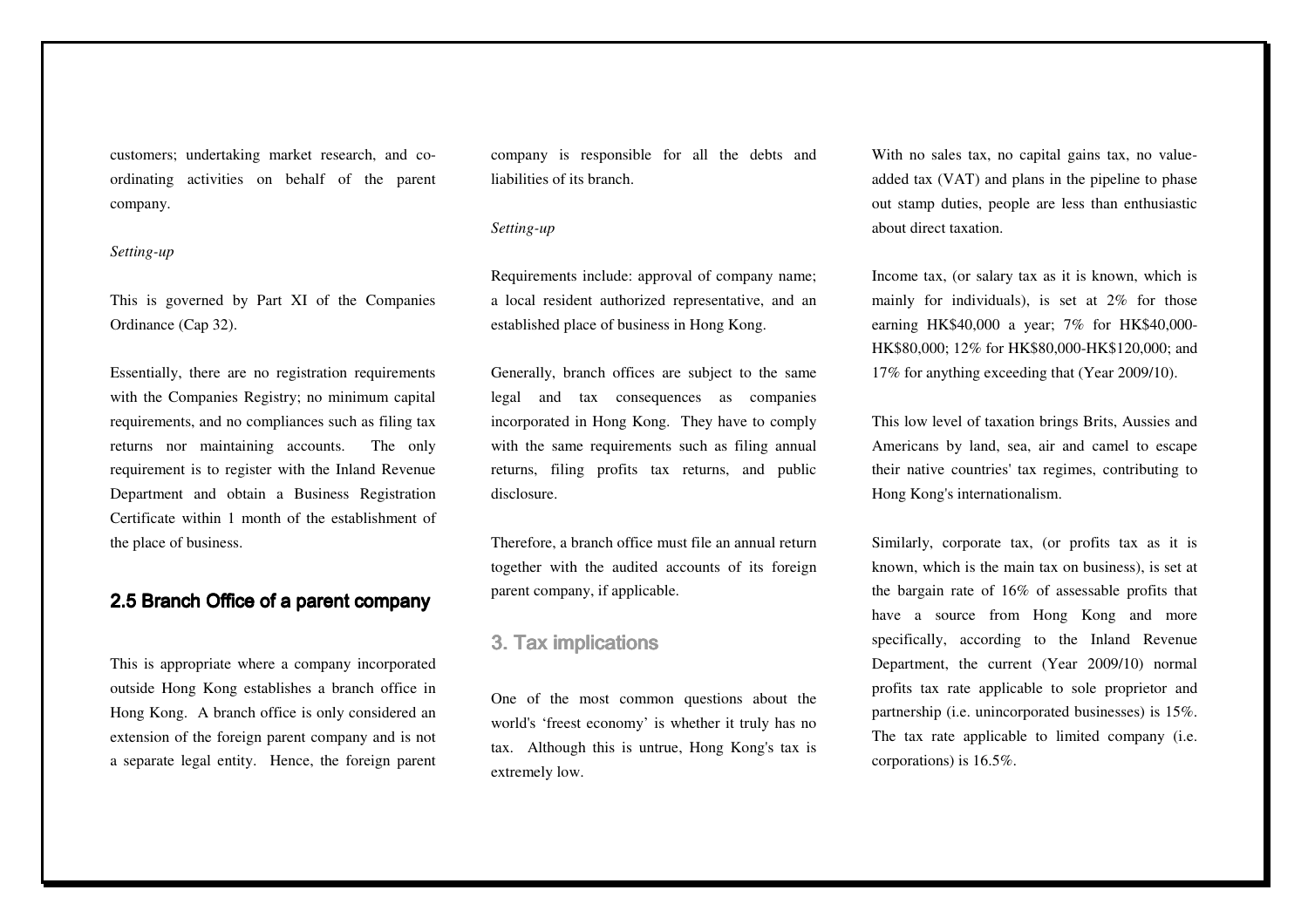#### **3.1 Taxation of Companies**

Companies carrying on business in Hong Kong will be subject to profits tax. Profits arising in or derived from Hong Kong are taxable; whereas, profits derived outside of Hong Kong are not. If the source of income comes from both outside and inside of Hong Kong, there may be apportionment. Dividends and capital gains are not taxable.

#### **3.2 Taxation of Individuals**

Income derived in Hong Kong from office, employment and pension is subject to salary tax. Income in this respect includes: wages; salaries; leave pay; commissions; bonuses and allowances.

All in all, the government gets it hands on very little money through direct taxation. This allows small and medium enterprises (SMEs) to flourish and encourages would-be entrepreneurs to throw their hat into the business ring.

### 4. Conclusion

Hong Kong is an attractive place for foreign investments. Foreign investors intending to set upbusiness in Hong Kong have various forms of business vehicles to choose from. Their decision will largely depend on tax issues, strategic plans,financial considerations, as well as obligation andliability considerations.

## **by Boase Cohen & Collins**

**For further enquiries, please contact Mr. Colin Cohen at colin@boasecohencollins.com**